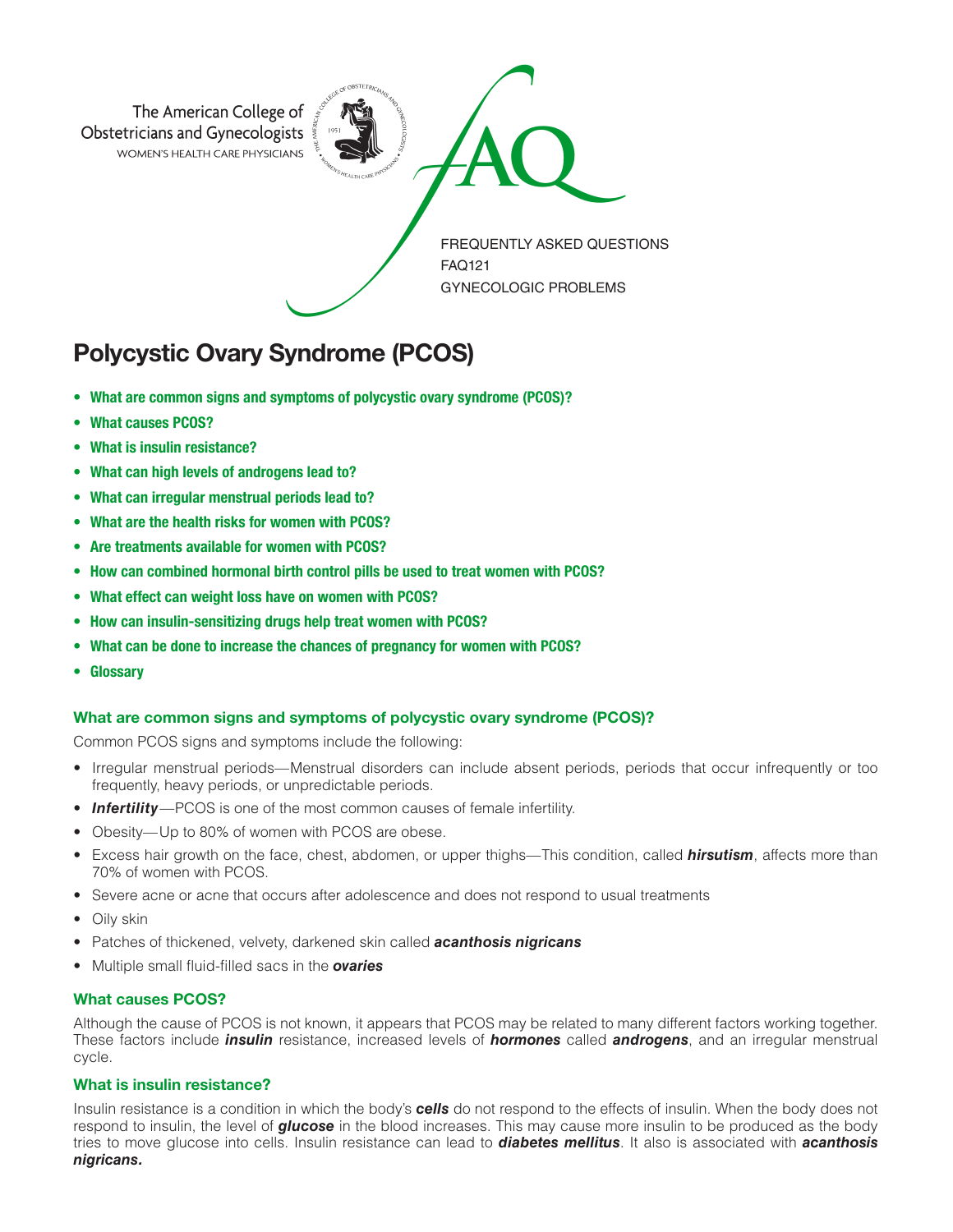#### What can high levels of androgens lead to?

When higher than normal levels of androgens are produced, the ovaries may be prevented from releasing an egg each month (a process called *ovulation*). High androgen levels also cause the unwanted hair growth and acne seen in many women with PCOS.

#### What can irregular menstrual periods lead to?

Irregular menstrual periods can lead to infertility and, in some women, the development of numerous small fluid-filled sacs in the ovaries.

#### What are the health risks for women with PCOS?

PCOS affects all areas of the body, not just the reproductive system. It increases a woman's risk of serious conditions that may have lifelong consequences.

Insulin resistance increases the risk of type 2 diabetes and *cardiovascular disease.* Another condition that is associated with PCOS is *metabolic syndrome*. This syndrome contributes to both diabetes and heart disease.

Women with PCOS also tend to have a condition called *endometrial hyperplasia*, in which the lining of the uterus becomes too thick. This condition increases the risk of endometrial cancer.

#### Are treatments available for women with PCOS?

A variety of treatments are available to address the problems of PCOS. Treatment is tailored to each woman according to symptoms, other health problems, and whether she wants to become pregnant.

#### How can combined hormonal birth control pills be used to treat women with PCOS?

Combined hormonal birth control pills can be used for long-term treatment in women with PCOS who do not wish to become pregnant. Combined hormonal pills contain both *estrogen* and *progestin*. These birth control pills regulate the menstrual cycle and reduce hirsutism and acne by decreasing androgen levels. They also decrease the risk of endometrial cancer.

#### What effect can weight loss have on women with PCOS?

For overweight women, weight loss alone often regulates the menstrual cycle. Even a loss of 10–15 pounds can be helpful in making menstrual periods more regular. Weight loss also has been found to improve *cholesterol* and insulin levels and relieve symptoms such as excess hair growth and acne.

#### How can insulin-sensitizing drugs help treat women with PCOS?

Insulin-sensitizing drugs used to treat diabetes frequently are used in the treatment of PCOS. These drugs help the body respond to insulin. In women with PCOS, they can help decrease androgen levels and improve ovulation. Restoring ovulation helps make menstrual periods regular and more predictable.

# What can be done to increase the chances of pregnancy for women with PCOS?

Successful ovulation is the first step toward pregnancy. For overweight women, weight loss often accomplishes this goal. Medications also may be used to cause ovulation. Surgery on the ovaries has been used when other treatments do not work. However, the long-term effects of these procedures are not clear.

#### **Glossary**

*Acanthosis Nigricans:* Patches of thickened, velvety, darkened skin associated with insulin resistance.

*Androgens:* Steroid hormones, produced by the adrenal glands or by the ovaries, that promote male characteristics, such as a beard and deepening voice.

*Cardiovascular Disease:* Disease of the heart and blood vessels.

*Cells:* The smallest units of a structure in the body; the building blocks for all parts of the body.

*Cholesterol:* A natural substance that serves as a building block for cells and hormones and helps to carry fat through the blood vessels for use or storage in other parts of the body.

**Diabetes Mellitus:** A condition in which the levels of sugar in the blood are too high.

**Endometrial Hyperplasia:** A condition in which the lining of the uterus grows too thick. A specific type of endometrial hyperplasia may lead to cancer.

*Estrogen:* A female hormone produced in the ovaries.

*Glucose:* A sugar that is present in the blood and is the body's main source of fuel.

**Hirsutism:** Excessive hair on the face, abdomen, and chest.

*Hormones:* Substances made in the body by cells or organs that control the function of cells or organs. An example is estrogen, which controls the function of female reproductive organs.

**Infertility:** A condition in which a couple has been unable to get pregnant after 12 months without the use of any form of birth control.

**Insulin:** A hormone that lowers the levels of glucose (sugar) in the blood.